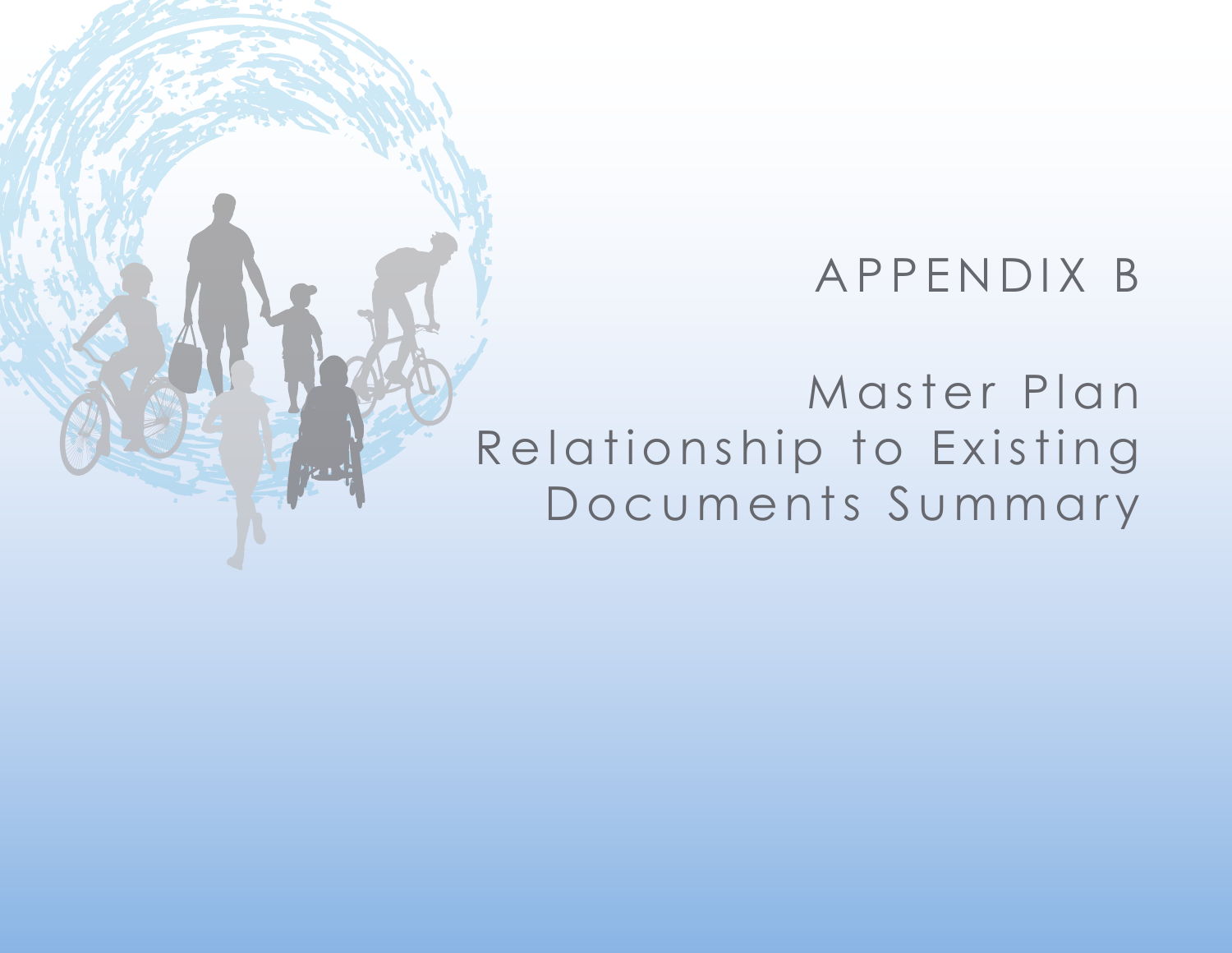## **MBSST Relationship Summary**

| <b>Name</b>                                                                                                                                                                | <b>Date</b> | <b>Prepared For</b>                                  | <b>Prepared By</b>                                   | <b>Approval</b> | <b>Summary</b>                                                                                                                                                                                                                                                                                                                                                                                                                                                                                                                                                                                                                                                                                                                                                                                                                                                                                             | <b>Relationship to MBSSTMP</b>                                                                                                                                        |
|----------------------------------------------------------------------------------------------------------------------------------------------------------------------------|-------------|------------------------------------------------------|------------------------------------------------------|-----------------|------------------------------------------------------------------------------------------------------------------------------------------------------------------------------------------------------------------------------------------------------------------------------------------------------------------------------------------------------------------------------------------------------------------------------------------------------------------------------------------------------------------------------------------------------------------------------------------------------------------------------------------------------------------------------------------------------------------------------------------------------------------------------------------------------------------------------------------------------------------------------------------------------------|-----------------------------------------------------------------------------------------------------------------------------------------------------------------------|
| Administration and<br><b>Coordination License</b><br>Agreement Between<br>the Santa Cruz County<br>Regional<br>Transportation<br>commission and Santa<br>Cruz and monterey |             | RTC and<br><b>Monterey Bay</b><br>Railway<br>Company | RTC and<br><b>Monterey Bay</b><br>Railway<br>Company |                 | The administration and coordination license agreement between the Santa Cruz<br>County Regional Transportation Commsision (RTC) and Santa Cruz and Monterey<br>Bay Railway Company (Railway) establishes the respective rights and obligations<br>with respect to the property and the freight easement along the rail corridor. The<br>RTC granted the rail operator the exclusive right and obligation to use, maintain,<br>repair, and operate all of the railroad facilities for freight service purposes, and a<br>non-exclusive licence to use a partial portion of railroad facilities for railway tourist<br>service.                                                                                                                                                                                                                                                                              | Provides the framework under<br>which the Rail Trail can operate.<br>Ensure proposed alignment is<br>consistent with agreemement<br>policies identified in this Plan. |
| Aptos Village Plan                                                                                                                                                         | 23-Feb-10   | County of Santa<br>Cruz                              | County of Santa<br>Cruz                              | 23-Feb-10       | The Aptos Village Plan provides a planning framework to guide future public and<br>private improvements in the Aptos Village. It addresses development issues<br>related to land use, circulation, design, and improvements in the village area.                                                                                                                                                                                                                                                                                                                                                                                                                                                                                                                                                                                                                                                           | Ensure proposed alignment is<br>consistent with policies identified in<br>this Plan.                                                                                  |
| Arana Gulch Draft<br><b>Master Plan</b>                                                                                                                                    | Feb, 2006   | City of Santa Cruz City of Santa Cruz                | Parks and<br>Recreation<br>Department                |                 | The City of Santa Cruz acquired Arana Gulch in 1994 as one of the Greenbelt lands, and<br>shortly thereafter opened the property to the public. While popular with hikers strolling<br>along the meadow, bicyclists riding to the Upper Harbor, and visitors of all ages enjoying<br>the scenery and wildlife, recreational use on the property is limited to earthen trails, most<br>of which existed prior to the City's ownership. Only two visitor entrances currently exist<br>and there are no visitor facilities, except trails and associated signage. The intent of the<br>master plan is to establish a vision and goals that will shape the future of Arana Gulch as a<br>unique open space within the City of Santa Cruz. In addition, the Master Plan identifies<br>recreational uses and resource management guidelines to direct future management and<br>enhancement of this natural area. | Ensure proposed alignment links to this<br>area.                                                                                                                      |
| <b>Big Basin Redwoods</b><br><b>State Park General</b><br>Plan                                                                                                             | May, 2012   | California State<br>Parks                            | California State<br>Parks                            | May, 2012       | The Big Basin Redwoods State Park General Plan is the primary management<br>document for a park within the California State Park system, establishing its<br>purpose and a management direction for the future. By providing a defined<br>purpose and vision with long-term goals and guidelines, it provides the framework<br>for a unit's resource stewardship, interpretation, visitor use, operation, and<br>development. Subsequently, this established framework helps guide daily decision-<br>making and serves as the basis for developing more detailed management and site-<br>specific project plans.                                                                                                                                                                                                                                                                                          | Ensure proposed alignment is<br>consistent with policies identified in<br>this Plan.                                                                                  |
| <b>California Coastal Act</b>                                                                                                                                              | 2013        | California Coastal California<br>Commission          | Coastal<br>Commission                                | 2013            | The Coastal Act includes specific policies that address issues such as shoreline<br>public access and recreation, lower cost visitor accommodations, terrestrial and<br>marine habitat protection, visual resources, landform alteration, agricultural lands, this Plan.<br>commercial fisheries, industrial uses, water quality, offshore oil and gas<br>development, transportation, development design, power plants, ports, and public<br>works. The policies of the Coastal Act constitute the statutory standards applied to<br>planning and regulatory decisions made by the Coastal Commission and by local<br>governments, pursuant to the Coastal Act.                                                                                                                                                                                                                                           | Ensure proposed alignment is<br>consistent with policies identified in                                                                                                |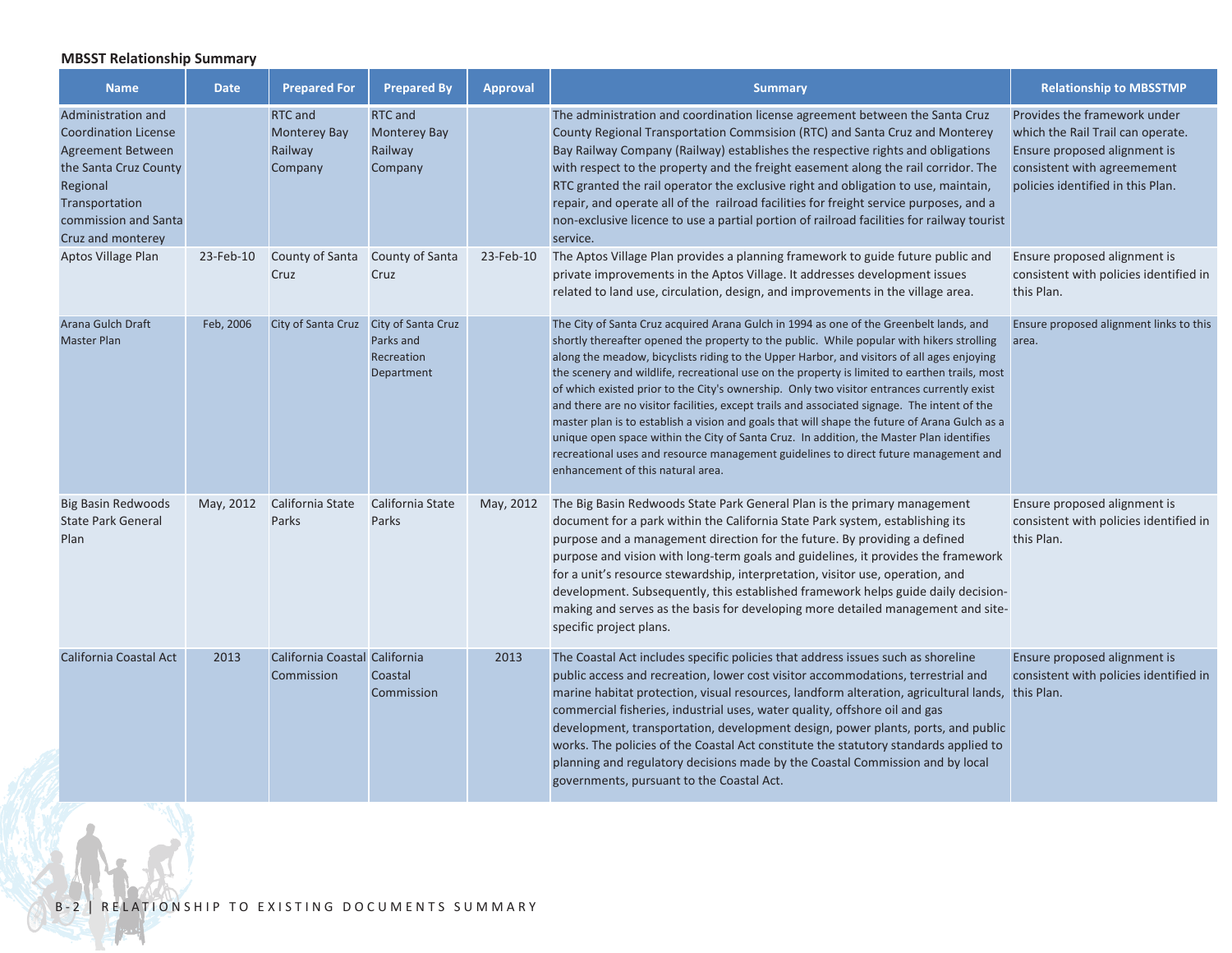| <b>Name</b>                                                                                 | <b>Date</b> | <b>Prepared For</b>                                                 | <b>Prepared By</b>                                                  | <b>Approval</b> | <b>Summary</b>                                                                                                                                                                                                                                                                                                                                                                                                                                                                                                                                                                                                                                                                                                                                                                                                                                                                                                                                                                                                                                                                                                                                                                                                                                                                                                                                               | <b>Relationship to MBSSTMP</b>                                                       |
|---------------------------------------------------------------------------------------------|-------------|---------------------------------------------------------------------|---------------------------------------------------------------------|-----------------|--------------------------------------------------------------------------------------------------------------------------------------------------------------------------------------------------------------------------------------------------------------------------------------------------------------------------------------------------------------------------------------------------------------------------------------------------------------------------------------------------------------------------------------------------------------------------------------------------------------------------------------------------------------------------------------------------------------------------------------------------------------------------------------------------------------------------------------------------------------------------------------------------------------------------------------------------------------------------------------------------------------------------------------------------------------------------------------------------------------------------------------------------------------------------------------------------------------------------------------------------------------------------------------------------------------------------------------------------------------|--------------------------------------------------------------------------------------|
| California Coastal<br><b>National Monument</b><br>Resource<br>Management Plan               | Sept, 2005  | California State<br>Office Bureau of<br>Land<br>Management<br>(BLM) | California State<br>Office Bureau of<br>Land<br>Management<br>(BLM) | Sept, 2005      | Th e purpose of the California Coastal National Monument (CCNM) Resources<br>Management Plan (RMP) is to establish guidance, objectives, policies,<br>and management actions for the public lands of the CCNM administered by<br>the U.S. Department of the Interior's Bureau of Land Management (BLM).<br>The RMP attempts to resolve a wide range of natural resource and land use<br>issues within the CCNM area in a comprehensive manner. The document<br>addresses and integrates, where possible, the numerous related management<br>issues of the various current and potential future coastal partners who are                                                                                                                                                                                                                                                                                                                                                                                                                                                                                                                                                                                                                                                                                                                                      | Ensure proposed alignment is<br>consistent with policies identified in<br>this Plan. |
| <b>Caltrans District 5</b><br>State Route 1<br>Transportation<br><b>Concept Report</b>      | Apr, 2006   | Caltrans                                                            | Caltrans                                                            | Apr, 2006       | The Caltrans District 5 State Route 1 Transportation Concept Report (TCR) is the<br>long-term planning document for State Route 1(Route 1 or SR 1) in District 5 of the consistent with policies and facilities<br>California Department of Transportation (Caltrans). The TCR (1)<br>evaluates current and projected conditions along the route; (2) establishes a<br>twenty-year planning vision or concept; and (3) recommends long- and short-term<br>improvements to achieve the concept.                                                                                                                                                                                                                                                                                                                                                                                                                                                                                                                                                                                                                                                                                                                                                                                                                                                               | Ensure proposed alignment is<br>identified in this Plan.                             |
| Caltrans Highway<br>Design Manual -<br>Chapter 1000 Bicycle<br><b>Transportation Design</b> | $7-May-12$  | Caltrans                                                            | Caltrans                                                            | $7-May-12$      | The needs of non motorized transportation are an essential part of all highway<br>projects. Mobility for all travel modes is recognized as an integral element of the<br>transportation system. Chapter 1000 includes design guidance for Class I bike<br>paths, Class II bike lanes, and Class III bike routes. Design guidance that addresses<br>the mobility needs of bicyclists on all roads is distributed throughout the manual<br>where appropriate.                                                                                                                                                                                                                                                                                                                                                                                                                                                                                                                                                                                                                                                                                                                                                                                                                                                                                                  | Ensure proposed alignment is<br>consistent with policies identified in<br>this Plan. |
| Caltrans State Route 1<br>& 183 Corridor<br><b>System Management</b><br>Plan                | Oct, 2011   | Caltrans                                                            | Caltrans                                                            | Oct, 2011       | There is a need for a planning approach that coordinates transportation facility<br>operations and service with capital projects to produce a seamless transportation<br>system focusing on highdemand corridors, such as SR 1. The purpose of the CSMP<br>is to create a partnership planning process and resulting guidance document that<br>focuses on system management strategies that coordinate all the individual<br>transportation modes and that includes performance measures to track the<br>effectiveness of the strategies and projects. The goal of the CSMP is to improve<br>mobility along the SR 1 corridor by the integrated management of the<br>transportation network including the selected highway, parallel/connector<br>roadways, transit, bicycle, and travel demand management components of the<br>corridor. Managing the facilities in a multi-modal approach will ensure that the<br>benefits from investments made in the corridor can be sustained over time. The<br>objective of the CSMP is to identify strategies that would improve safety, reduce<br>travel time delay, improve connectivity, and expand mobility options along the<br>corridor in a cost effective manner. Implementation of the CSMP will improve<br>safety on the transportation system and improve connectivity to jobs, housing, and<br>commerce. | Ensure proposed alignment is<br>consistent with policies identified in<br>this Plan. |

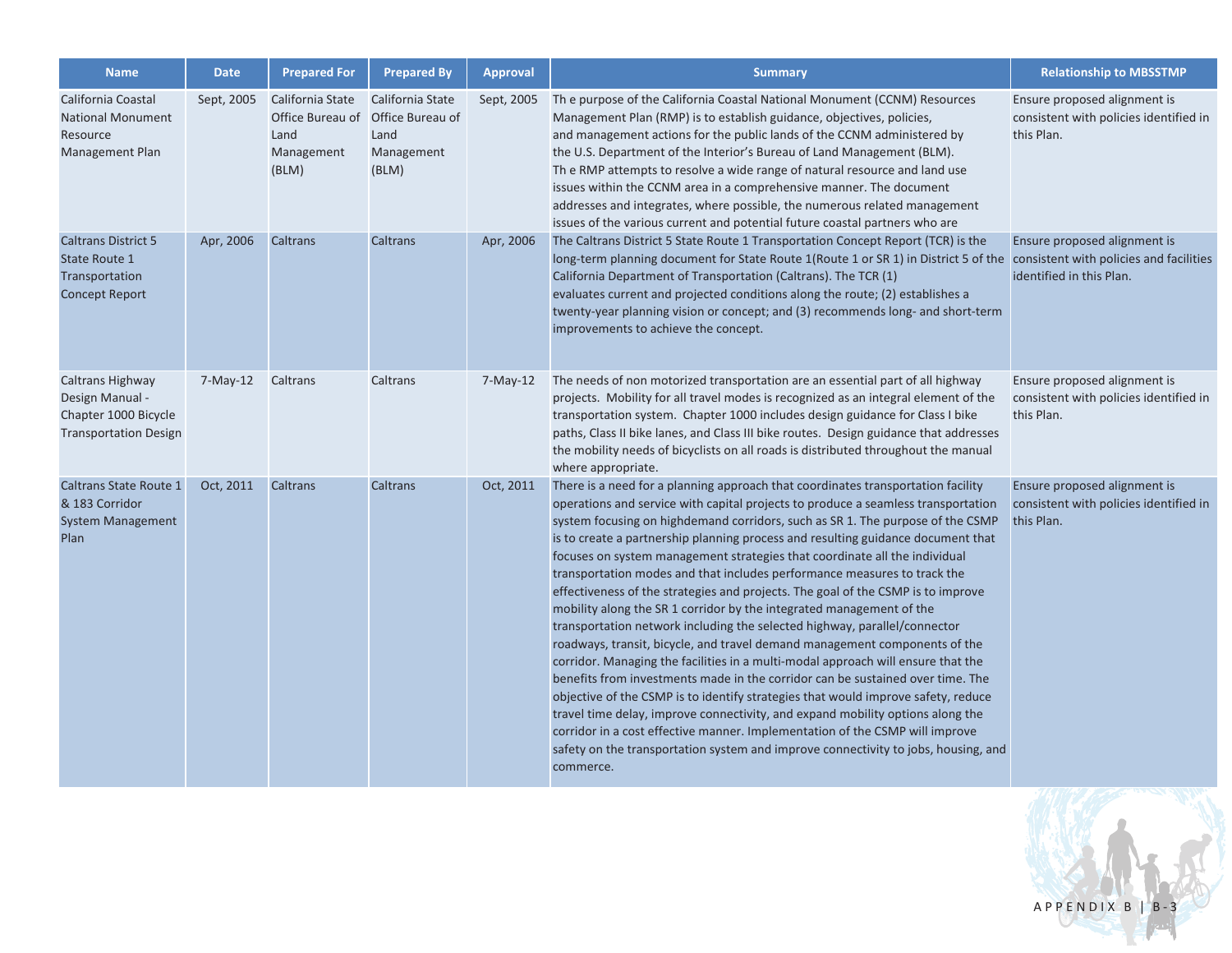| <b>Name</b>                                                             | <b>Date</b> | <b>Prepared For</b>            | <b>Prepared By</b>                                                                            | <b>Approval</b>                 | <b>Summary</b>                                                                                                                                                                                                                                                                                                                                                                                                                                                                                                                                                                                                                                                                                                                                                                                                                                                                                                                                                                                                                                                                                                                                                                                                                                                                                                                                                                  | <b>Relationship to MBSSTMP</b>                                                                |
|-------------------------------------------------------------------------|-------------|--------------------------------|-----------------------------------------------------------------------------------------------|---------------------------------|---------------------------------------------------------------------------------------------------------------------------------------------------------------------------------------------------------------------------------------------------------------------------------------------------------------------------------------------------------------------------------------------------------------------------------------------------------------------------------------------------------------------------------------------------------------------------------------------------------------------------------------------------------------------------------------------------------------------------------------------------------------------------------------------------------------------------------------------------------------------------------------------------------------------------------------------------------------------------------------------------------------------------------------------------------------------------------------------------------------------------------------------------------------------------------------------------------------------------------------------------------------------------------------------------------------------------------------------------------------------------------|-----------------------------------------------------------------------------------------------|
| City of Capitola Bicycle<br><b>Transportation Plan</b>                  | Feb, 2011   | City of Capitola               | City of Capitola                                                                              | 10, 2011                        | Adopted Feb The City of Capitola Bicycle Transportation Plan (BTP) assesses commuter needs, identifies Ensure proposed alignment is<br>funding sources and directs the future development of bicycle facilities in the City. It also consistent with the facilities identified<br>seeks to carry out the Five Es used by the League of American Bicyclists to identify and<br>rank Bicycle Friendly Communities. The five Es are Evaluation, Engineering, Education,<br>Encouragement, and Enforcement. The Capitola Bicycle Transportation Plan sets goals<br>and objectives for the purpose of increasing the safety and convenience of bicycle<br>commuting in the area. The BTP is an update of the 2005 City of Capitola Bicycle<br>Transportation Plan. It includes or expands upon the goals and objectives put forth in<br>2005 to improve network connectivity, address dangerous or hazardous areas, and<br>increase education and bicycle resources. In addition to remaining consistent with major<br>City planning documents, the 2011 Bicycle Transportation Plan implements the policies<br>and programs of the Circulation Element of the General Plan. The BTP is intended to aid<br>City of Capitola planners and engineers in prioritization bicycle improvement projects with<br>the goal of increasing bicycle commuting, recreation, tourism, and safety. | in this Plan.                                                                                 |
| City of Capitola<br><b>Certified Local Coastal</b><br>Program (LCP)     | 2005        | Updated, Jan, City of Capitola | City of Capitola                                                                              | 2005                            | Updated, Jan, The City of Capitola's Certified Local Coastal Program consists of a Land Use Plan<br>and Implementation Plan. The Land Use Plan is a comprehensive long-term plan for consistent with policies identified in<br>land use and physical development within the City's coastal zone. The plan consists this Plan.<br>of policies and recommendations for land use designations that are consistent with<br>the provisions of the Coastal Act. The Implementation Plan includes zoning,<br>regulations, and other programs needed to carry out the goals, policies, and land<br>use designations of the Land Use Plan.                                                                                                                                                                                                                                                                                                                                                                                                                                                                                                                                                                                                                                                                                                                                               | Ensure proposed alignment is                                                                  |
| City of Capitola General<br><b>Plan Circulation</b><br>Element          | Sept, 1989  | City of Capitola               | Freitas + Freitas                                                                             | Sept, 1989                      | Circulation element contains objectives, policies, and implementation measures.                                                                                                                                                                                                                                                                                                                                                                                                                                                                                                                                                                                                                                                                                                                                                                                                                                                                                                                                                                                                                                                                                                                                                                                                                                                                                                 | Ensure consistency with General Plan<br>objectives, policies, and<br>implementation measures. |
| City of Santa Cruz<br><b>Bicycle Transportation</b><br><b>Plan 2008</b> | Nov, 2008   | City of Santa Cruz             | City of Santa Cruz<br>Transportation<br>Commission<br>Bicycle /<br>Pedestrian<br>Subcommittee | Adopted<br>November 25,<br>2008 | The emphasis of the 2008 Bicycle Transportation Plan is shifted from that of the 2000 and<br>2004 plans. Many of the significant projects from those plans have been completed - Bay<br>Street, Beach Street, High Street, Soquel Avenue and major portions of the San Lorenzo<br>River Path. The 2008 plan is focused on creating a detailed network of routes to give<br>bicyclists a greater range of choices. There is potential to develop a multi-purpose trail for<br>bicyclists and pedestrians within the Union Pacific rail ROW. The City of Santa Cruz should<br>establish and maintain access to the rail ROW and potential new transportation facilities<br>when considering new development projects. This 2008 Plan includes a wider variety of<br>bicycle facilities, not just bike lanes and bike paths, but signed bike routes, traffic-calmed<br>bike boulevards, shared pavement markings, or "sharrows", and developed multi-purpose<br>trails. This 2008 Plan supports the grand scale of the regional Monterey Bay Sanctuary<br>Scenic Trail Network as well as the small scale of simple cut-through easements for access<br>and improved railroad crossings.                                                                                                                                                                                           | Ensure alignment includes these<br>facilities.                                                |
| City of Santa Cruz<br>General Plan 2030<br><b>Mobility Chapter</b>      | Feb, 2009   | City of Santa Cruz             |                                                                                               |                                 | This chapter corresponds to the required circulation element. Its purpose is to set forth<br>policies and ways to ease the ability of people and vehicles to move around, out of, and<br>into the city in the long term, through 2030. This chapter includes goals, policies, and<br>actions that guide city bodies in making decisions related to the city's transportation and<br>road systems and in implementing the actions recommended in this chapter.                                                                                                                                                                                                                                                                                                                                                                                                                                                                                                                                                                                                                                                                                                                                                                                                                                                                                                                   | Ensure consistency with Goals, Policies,<br>and Actions                                       |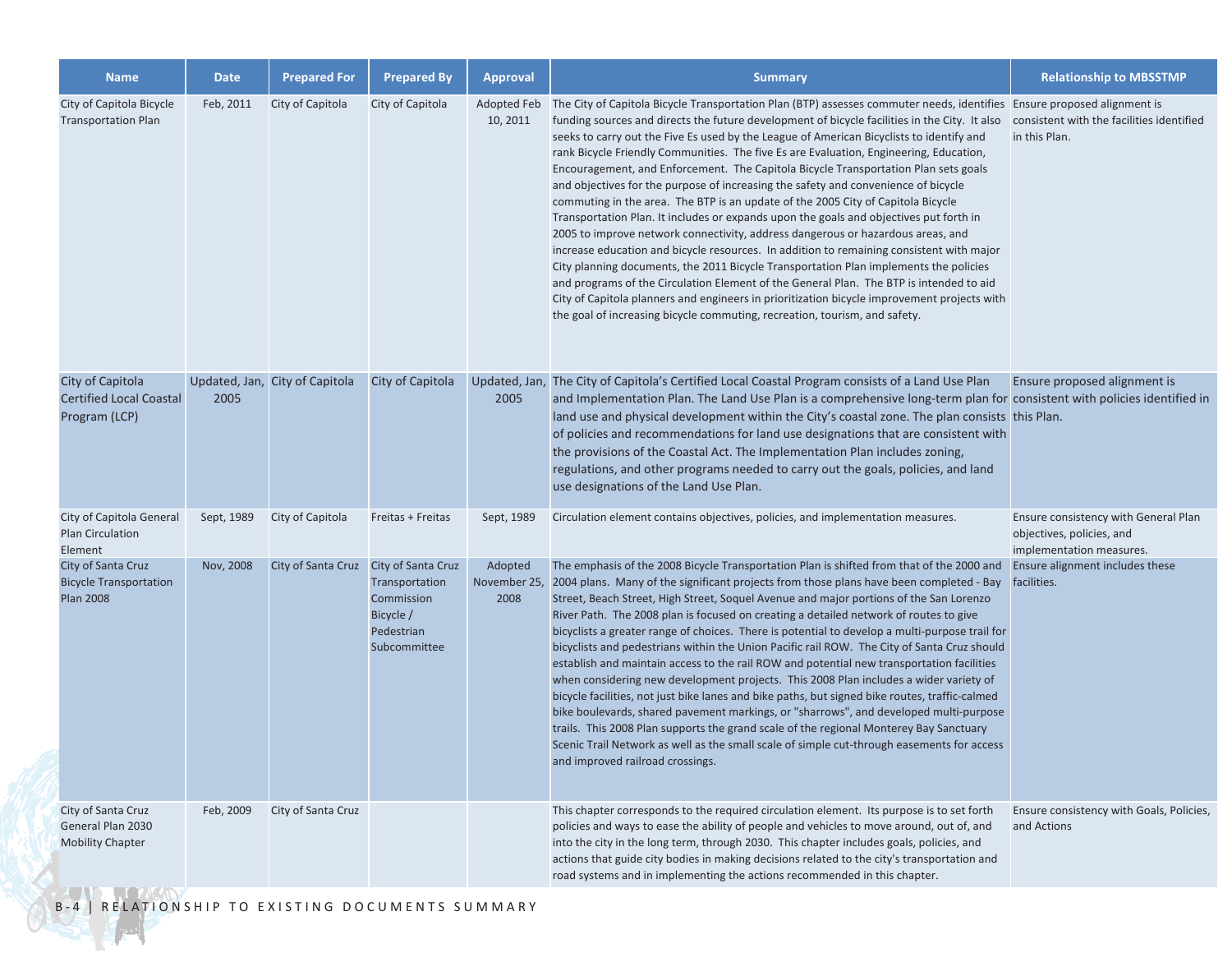| <b>Name</b>                                                                                | <b>Date</b>          | <b>Prepared For</b>                                    | <b>Prepared By</b>                     | <b>Approval</b>      | <b>Summary</b>                                                                                                                                                                                                                                                                                                                                                                                                                                                                                                                                                                                                                                                                                                                                                                                                                                                                                                                                                                                                                                                                                                                                                                       | <b>Relationship to MBSSTMP</b>                                                                      |
|--------------------------------------------------------------------------------------------|----------------------|--------------------------------------------------------|----------------------------------------|----------------------|--------------------------------------------------------------------------------------------------------------------------------------------------------------------------------------------------------------------------------------------------------------------------------------------------------------------------------------------------------------------------------------------------------------------------------------------------------------------------------------------------------------------------------------------------------------------------------------------------------------------------------------------------------------------------------------------------------------------------------------------------------------------------------------------------------------------------------------------------------------------------------------------------------------------------------------------------------------------------------------------------------------------------------------------------------------------------------------------------------------------------------------------------------------------------------------|-----------------------------------------------------------------------------------------------------|
| City of Watsonville<br>2005 Local Coastal<br>Program (LCP)                                 | Amended<br>Oct, 2000 | City of<br>Watsonville                                 | City of<br>Watsonville                 | Amended<br>Oct, 2000 | The Watsonville 2005 LCP contains policies that have been adopted by the City<br>Council and certified by the California Coastal Commission, to ensure carefully<br>planned development, consistent with coastal resource protection, of lands lying<br>within the six (6) areas where the Watsonville City limits overlap the Coastal Zone.<br>The policies have important relationships with the Watsonville General Plan and<br>Zoning Ordinance, the State Coastal Act, and with the plans of individual property<br>owners.                                                                                                                                                                                                                                                                                                                                                                                                                                                                                                                                                                                                                                                     | Ensure proposed alignment is<br>consistent with policies identified in<br>this Plan.                |
| City of Watsonville<br>Trails & Bicycle<br>Master Plan                                     | Mar, 2012            | City of<br>Watsonville                                 | <b>RBF Consulting</b>                  | Mar, 2012            | The purpose of the Watsonville Trails & Bicycle Master Plan contained within the<br>City of Watsonville Urban Greening Plan, is to develop a framework for building an<br>integrated system of pathways and bikeways that will link residents to the<br>outdoors. The future network will provide residents of Watsonville and the greater<br>region with close-to-home and close-to-work access to bicycle and pedestrian trails<br>that connect to the city's most popular destinations and surrounding natural areas,<br>including the vast network of sloughs that are unique to south Santa Cruz County.<br>The trails and greenways will serve as non-vehicular transportation and recreation<br>needs and help to encourage quality, sustainable economic growth. This plan will<br>also serve as the Bicycle Transportation Plan. The plan complies with the<br>requirements and guidelines articulated in Section 891.2 of the California Streets<br>and Highways Code. By complying with this element of the vehicle code, the plan<br>meets the requirements of the Bicycle Transportation Account (BTA), a Caltrans<br>funding source for bicycle improvements projects. | Ensure proposed alignment is<br>consistent with policies and facilities<br>identified in this Plan. |
| <b>Coast Dairies Long-</b><br><b>Term Resource</b><br><b>Protection and Access</b><br>Plan | 26-Jun-03            | California State<br>Parks/The Trust<br>for Public Land | Environmental<br>Science<br>Associates | 26-Jun-03            | The specific purpose of the Coast Dairies Plan is to provide direction and guidance<br>on how best to manage natural and physical resources, visitor use, development<br>and use of lands and facilities, and resource protection of the Property. This Plan<br>will be the basis for the Proposed Action for subsequent National Environmental<br>Policy Act (NEPA) and California Environmental Quality Act (CEQA) Analysis, and is<br>expected to be adopted as a State Park General Plan and as a BLM Resource<br>Management Plan Amendment. Once completed, the Coast Dairies Plan will be<br>used as a template against which future project implementation plans are<br>reviewed to determine whether such projects will protect and enhance the values<br>of the Property.                                                                                                                                                                                                                                                                                                                                                                                                   | Ensure proposed alignment is<br>consistent with policies identified in<br>this Plan.                |
| Completing the<br>California Coastal Trail                                                 | Jan, 2003            | Coastal<br>Conservancy                                 | Coastal<br>Conservancy                 | <b>SB908</b>         | Jan, 2003 per The legislature and the Governor directed the Coastal Conservancy, through SB908 of<br>2001, to report on a proposed trail that would stretch 1,300 miles along the entire<br>California coast and across dozens of political jurisdictions.                                                                                                                                                                                                                                                                                                                                                                                                                                                                                                                                                                                                                                                                                                                                                                                                                                                                                                                           | Ensure consistency with Coastal<br>Conservancy policies and map.                                    |
| Long Range<br>Interpretive Plan for<br>the Monterey Bay<br><b>Sanctuary Scenic Trail</b>   | Draft                | <b>SCCRTC</b>                                          | <b>SCCRTC</b>                          | Draft                | This Long Range Interpretive Plan was created for two purposes: 1) to help guide<br>the future alignment of the Monterey Bay Sanctuary Scenic Trail toward resources<br>worthy of appreciation and protection; 2) to give local entities direction for<br>developing interpretive features within theirjurisdiction by describing the<br>significance of features along the trail and translating those into a set of compelling<br>stories, or themes. The plan offers a "blueprint" for interpretation that is<br>comprehensive, site appropriate and meaningful throughout the trail corridor.                                                                                                                                                                                                                                                                                                                                                                                                                                                                                                                                                                                    | Ensure proposed alignment is<br>consistent with policies and facilities<br>identified in this Plan. |

APPENDIX B | B-5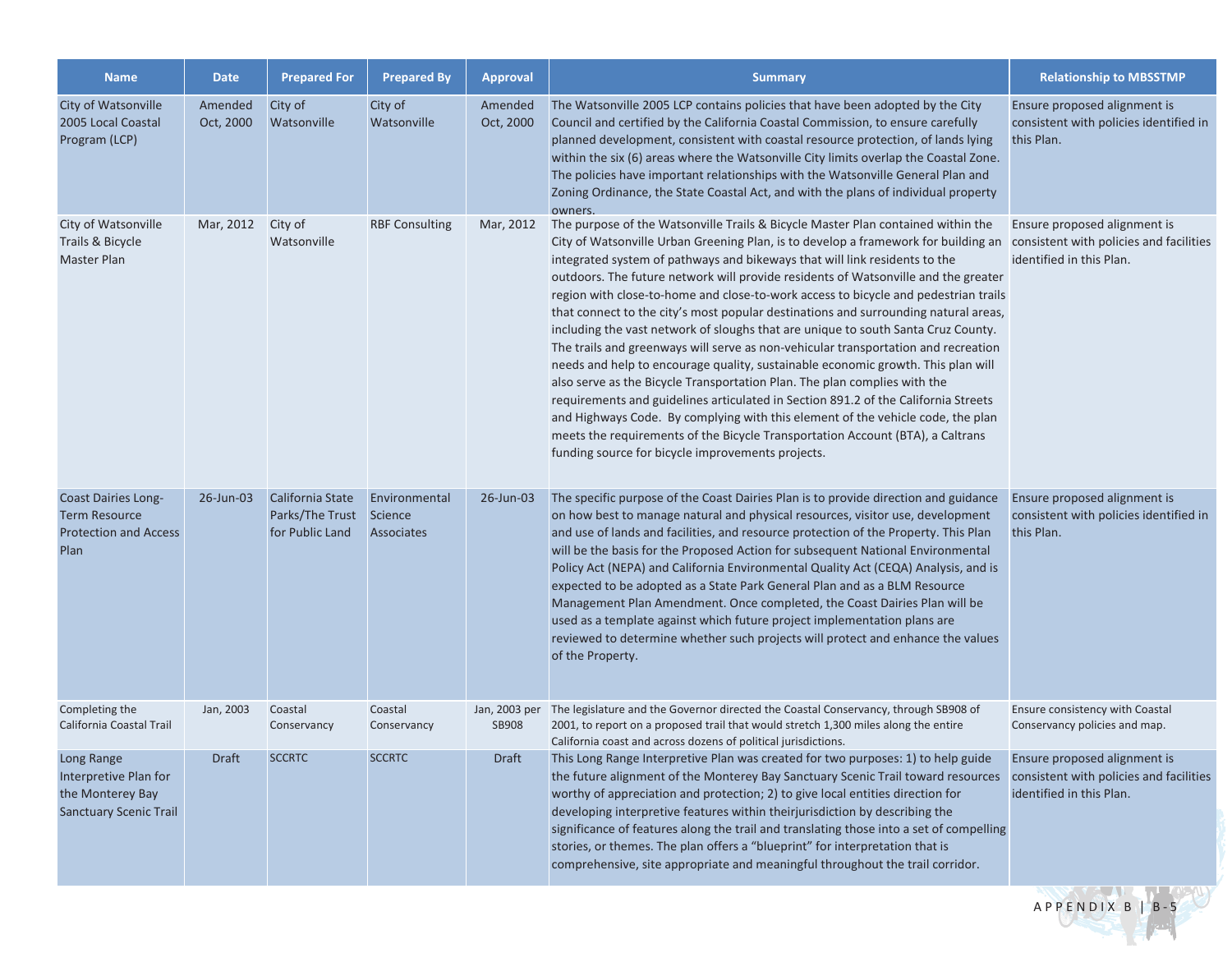| <b>Name</b>                                                         | <b>Date</b>          | <b>Prepared For</b>                                          | <b>Prepared By</b>        | <b>Approval</b> | <b>Summary</b>                                                                                                                                                                                                                                                                                                                                                                                                                                                                                                                                                                                                                                                                                                                                                                                                                                                                                                                                                                                                                        | <b>Relationship to MBSSTMP</b>                                                   |
|---------------------------------------------------------------------|----------------------|--------------------------------------------------------------|---------------------------|-----------------|---------------------------------------------------------------------------------------------------------------------------------------------------------------------------------------------------------------------------------------------------------------------------------------------------------------------------------------------------------------------------------------------------------------------------------------------------------------------------------------------------------------------------------------------------------------------------------------------------------------------------------------------------------------------------------------------------------------------------------------------------------------------------------------------------------------------------------------------------------------------------------------------------------------------------------------------------------------------------------------------------------------------------------------|----------------------------------------------------------------------------------|
| Monterey Bay<br><b>Sanctuary Scenic Trail</b><br><b>Master Plan</b> | Jan, 2008            | <b>TAMC</b>                                                  | Alta Planning &<br>Design |                 | The purpose of the Master Plan is to identify the preferred alignment for the trail and to<br>outline an implementation strategy for the project that extends from the Pajaro River in<br>the north to Lovers Point in the south. Recommendations for preferred alignment include<br>design and cost estimates. This information aids in project prioritization, which is<br>essential to efficient implementation. The development of the Master Plan involved<br>several steps, including an extensive resource inventory phase, public participation phase,<br>alignment options and assessment phase, and preferred alignment and improvement<br>plans. The Master Plan is designed to present both the preferred alignment and the<br>process followed to arrive at recommended alignment.                                                                                                                                                                                                                                       | Proposed alignment should tie-into the<br>identified TAMC route.                 |
| <b>Moving Forward</b><br>Monterey Bay 2035                          | Under<br>Development | <b>AMBAG</b>                                                 | <b>AMBAG</b>              | Under           | Federal regulations require that the Association of Monterey Bay Area Governments<br>Development (AMBAG) to develop a long range transportation plan for the three-county Monterey Bay<br>metropolitan region that is both financially constrained and falls under the on-road motor<br>vehicle emissions budget included in the Federal Air Quality Maintenance Plan. The<br>AMBAG region is currently in conformity for its vehicle emissions budget. Because new<br>state legislation, SB 375, calls for MPOs to prepare a Sustainable Communities Strategy<br>(SCS) to be used to synchronize and coordinate both the metropolitan transportation<br>planning process and the regional housing needs allocation process, AMBAG is treating<br>this 2010 update of the MTP as a minor update, with a significantly revised MTP expected<br>in 2014. Programs and projects listed in this plan serve the stated goals and objectives, as<br>well as meet the transportation needs and deficiencies. Programs and projects are first | Refer to Appendix D and E for projects<br>that have been identified for funding. |
| Park-and-Ride                                                       | <b>NA</b>            | <b>SCCRTC</b>                                                | Commute<br>Solutions      | <b>NA</b>       | Map identifying locations of park and ride lots within SC County.                                                                                                                                                                                                                                                                                                                                                                                                                                                                                                                                                                                                                                                                                                                                                                                                                                                                                                                                                                     | Bicycle staging opportunity                                                      |
| San Lorenzo Valley Trail<br><b>Feasibility Study</b>                | Apr-06               | County of Santa<br><b>Cruz Department</b><br>of Public Works | <b>Land People</b>        |                 | Improved bicycle and pedestrian routes have been discussed in the San Lorenzo Valley for Opportunity for spur connection<br>many years. In the past few years, the San Lorenzo Valley Trail Committee formed and<br>conducted field studies to focus on this objective. In 2001 the Santa Cruz Public Works<br>department and the Rails-To-Trails Conservancy collaborated on an application for a<br>Caltrans Community-Based Transportation Planning Grant. In May 2002 Caltrans<br>approved the grant to conduct a feasibility study of a trail along the San Lorenzo<br>Valley/Highway 9 corridor between Santa Cruz and Boulder Creek (approximately 15<br>miles), including an assessment of the potential to the use the Big Trees/Roaring Camp<br>Railroad line as part of the trail.                                                                                                                                                                                                                                         |                                                                                  |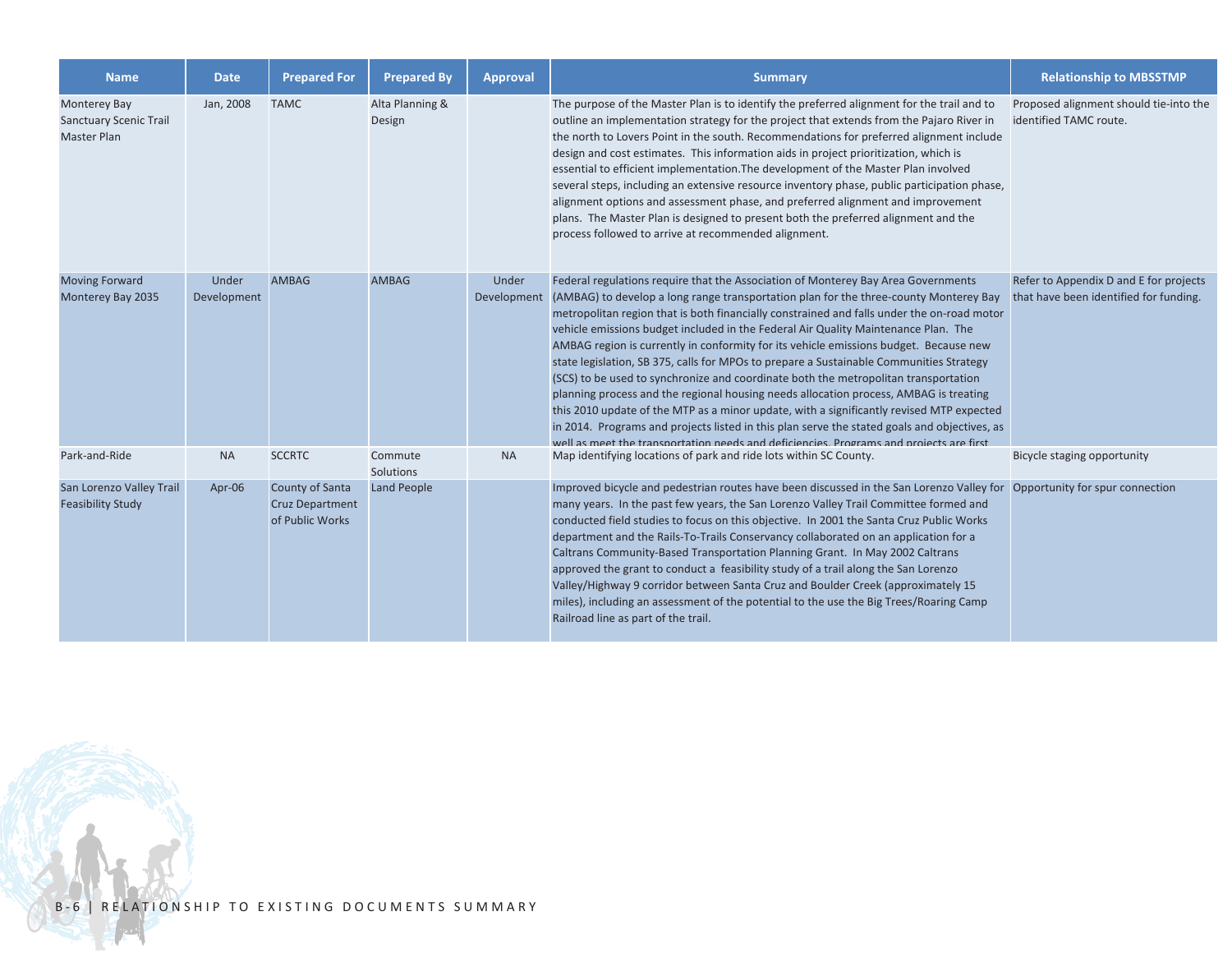| <b>Name</b>                                                            | <b>Date</b> | <b>Prepared For</b>               | <b>Prepared By</b>                                            | <b>Approval</b> | <b>Summary</b>                                                                                                                                                                                                                                                                                                                                                                                                                                                                                                                                                                                                                                                                                                                                                                                                                                                                                                                                                                                                                                                                                                                                                                                                            | <b>Relationship to MBSSTMP</b>                                                                      |
|------------------------------------------------------------------------|-------------|-----------------------------------|---------------------------------------------------------------|-----------------|---------------------------------------------------------------------------------------------------------------------------------------------------------------------------------------------------------------------------------------------------------------------------------------------------------------------------------------------------------------------------------------------------------------------------------------------------------------------------------------------------------------------------------------------------------------------------------------------------------------------------------------------------------------------------------------------------------------------------------------------------------------------------------------------------------------------------------------------------------------------------------------------------------------------------------------------------------------------------------------------------------------------------------------------------------------------------------------------------------------------------------------------------------------------------------------------------------------------------|-----------------------------------------------------------------------------------------------------|
| <b>Sanctuary Scenic Trail</b><br><b>Standards Manual</b>               | Jun, 2005   | <b>SCCRTC</b>                     | Alta Planning &<br>Design                                     | Jun, 2005       | The Standards Manual contains the guidelines, specifications and construction<br>documents for the signage and exhibit program along the 11-mile core area of the<br>Sanctuary Scenic Trail in Santa Cruz County. The purpose of the Standards Manual<br>is to assist participating jurisdictions when they create and install trail elements<br>and exhibits along their segment of the Trail. It describes sites, placement, site<br>preparation, sign types, content, and frequency of signs. This "blueprint" has been<br>accepted by officials in each of the jurisdictions along the 11-mile trail segment in<br>Santa Cruz County. It should be referred to when developing signs and exhibits by<br>each of these jurisdictions. Within the broad framework of the guidelines<br>established in this manual, each jurisdiction will have the latitude to determine<br>content, exact siting and contextual details. The Standards Manual establishes<br>guidelines to make each site consistent with the overall trail plan. Each jurisdiction<br>will be responsible for following these guidelines. The Standards Manual outlines<br>this process to make it as easy as possible to implement the overall plan. | Ensure proposed alignment is<br>consistent with policies and facilities<br>identified in this Plan. |
| Santa Cruz Branch Rail<br>Line Informational Right-<br>of-way maps     | Nov, 2005   | <b>SCCRTC</b>                     | <b>SCCRTC</b>                                                 | <b>NA</b>       | Maps display Union Pacific Railroad Company's Santa Cruz Branch Line ROW as developed   Maps to be utilized in developing<br>by the County of Santa Cruz Geographic Information Systems Department on behalf of the proposed bicycle facilities.<br>SCCRTC. The complete length of the ROW is divided into 62 maps. These maps are<br>intended to act as a reference for planning purposes only. They provide approximate<br>ROW width and location abutting land use and points of reference for the Santa Cruz<br>Branch Rail Line given available data.                                                                                                                                                                                                                                                                                                                                                                                                                                                                                                                                                                                                                                                                |                                                                                                     |
| Santa Cruz County<br><b>Bicycle Plan</b>                               | Mar, 2011   | Santa Cruz County County of Santa | Cruz Department<br>of Public Works                            | Mar, 2011       | The purpose of this plan is to consolidate into one document all bicycle-related County<br>plans and projects that are currently identified in the County General Plan, the Santa Cruz consistent with the facilities identified<br>County Regional Transportation Plan, and other local documents. Although not a part of<br>the General Plan, the Bicycle Plan is consistent with and implements action statements of<br>the Circulation Element of the General Plan and/or County and regional plans. The Plan is<br>intended to aid County planners and engineers in selecting and implementing bicycle<br>improvements with the goal of increasing bicycle commuting.                                                                                                                                                                                                                                                                                                                                                                                                                                                                                                                                                | Ensure proposed alignment is<br>in this Plan.                                                       |
| Santa Cruz County Bike<br><b>Map</b>                                   | <b>NA</b>   | <b>SCCRTC</b>                     | Eureka<br>Cartography                                         | <b>NA</b>       | Map identifying bicycle routes, parks, bike shops, hostels, campgrounds, transit centers,<br>schools, colleges, and golf courses                                                                                                                                                                                                                                                                                                                                                                                                                                                                                                                                                                                                                                                                                                                                                                                                                                                                                                                                                                                                                                                                                          | Ensure proposed facilities tie into<br>existing facilities and destinations                         |
| Santa Cruz County<br>General Plan 1983 Local<br>Coastal Program        | 1994        |                                   | Santa Cruz County Santa Cruz County<br>Planning<br>Department | 12/19/1994      | The 1994 General Plan and Local Coastal Program Land Use Plan have been combined into<br>one document. The Local Coastal Program (LCP) consists of land use plans, the zoning<br>ordinance, zoning district maps, and other implementing actions, which, when taken<br>together, meet the requirements of, and implement the provisions and policies of the<br>Coastal Act. The LCP policies of the General Plan reflect the coastal issues and concerns of<br>the County which is required to be consistent with the statewide policies of the Coastal<br>Act. The LCP is legally binding on the County and provides a permanent program for<br>coastal protection.                                                                                                                                                                                                                                                                                                                                                                                                                                                                                                                                                      | Ensure consistency with Goals,<br>Objectives, policies, and programs                                |
| <b>Santa Cruz County</b><br><b>General Plan Circulation</b><br>Element | May, 1995   | <b>Santa Cruz County</b>          |                                                               |                 | The circulation element is intended to be the key policy statement of the County regarding Ensure consistency with Goals,<br>transportation facilities and programs serving the unincorporated areas. It is an integral<br>part of the General Plan and Local Coastal Program Land Use Plans that provides a basis<br>for transportation related decisions and complements the other General Plan and LCP<br>Land Use Plan elements. Specifically, the Circulation Element clarifies transportation<br>issues raised in other General Plan elements and offers guidance towards solutions.                                                                                                                                                                                                                                                                                                                                                                                                                                                                                                                                                                                                                                | Objectives, policies, and programs                                                                  |
|                                                                        |             |                                   |                                                               |                 |                                                                                                                                                                                                                                                                                                                                                                                                                                                                                                                                                                                                                                                                                                                                                                                                                                                                                                                                                                                                                                                                                                                                                                                                                           | APPENDIX B   B-7                                                                                    |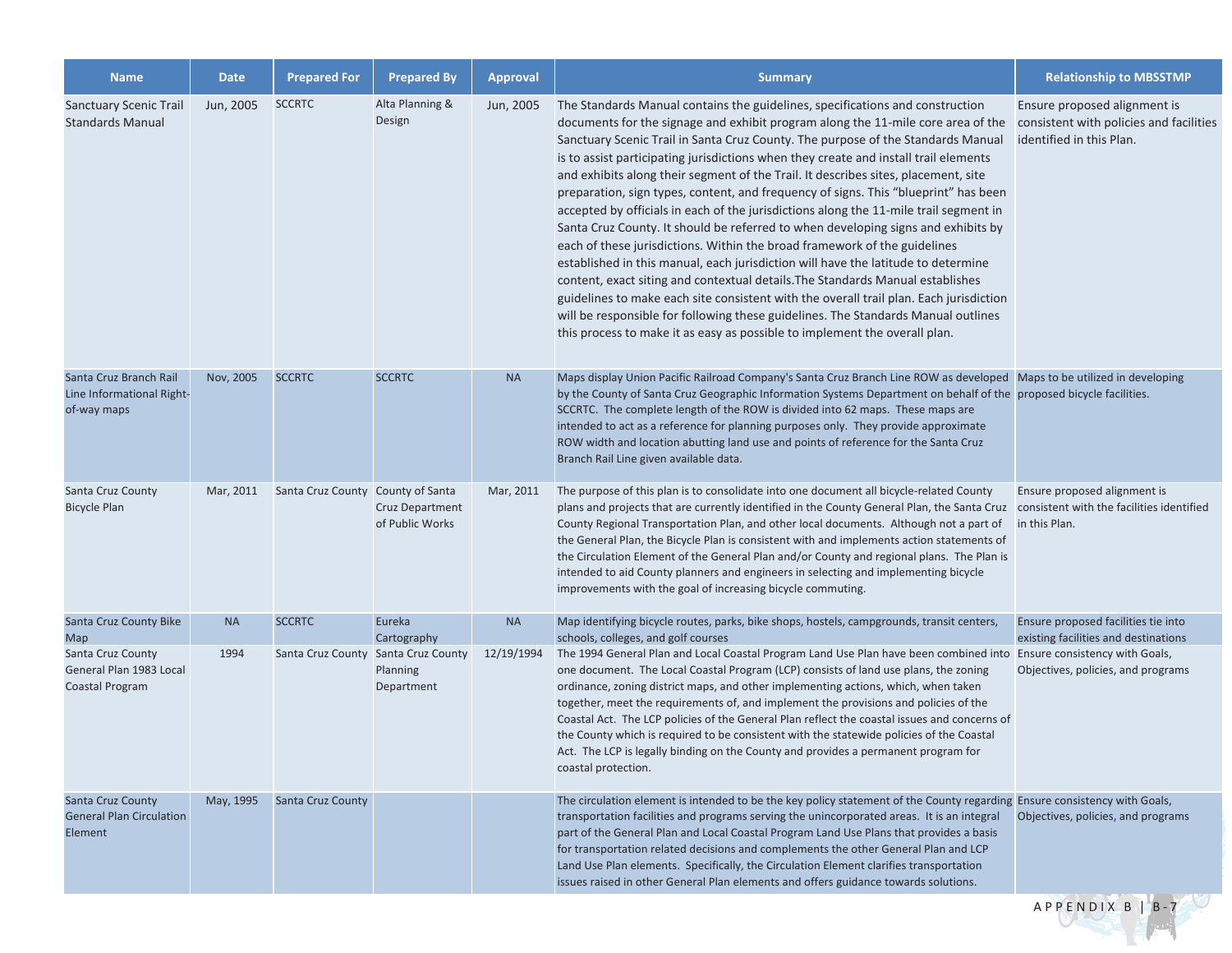| <b>Name</b>                                                                                                                                           | <b>Date</b> | <b>Prepared For</b>      | <b>Prepared By</b>           | <b>Approval</b> | <b>Summary</b>                                                                                                                                                                                                                                                                                                                                                                                                                                                                                                                                                                                                                                                                                                                                                                                                                                                                                                                                                                                                                                                                                                                                                       | <b>Relationship to MBSSTMP</b>                                                       |
|-------------------------------------------------------------------------------------------------------------------------------------------------------|-------------|--------------------------|------------------------------|-----------------|----------------------------------------------------------------------------------------------------------------------------------------------------------------------------------------------------------------------------------------------------------------------------------------------------------------------------------------------------------------------------------------------------------------------------------------------------------------------------------------------------------------------------------------------------------------------------------------------------------------------------------------------------------------------------------------------------------------------------------------------------------------------------------------------------------------------------------------------------------------------------------------------------------------------------------------------------------------------------------------------------------------------------------------------------------------------------------------------------------------------------------------------------------------------|--------------------------------------------------------------------------------------|
| Santa Cruz County<br><b>Regional Transportation</b><br>Plan                                                                                           | Jun, 2010   | Santa Cruz County SCCRTP |                              | Jun, 2010       | This 2010 Regional Transportation Plan (called the 2010 RTP) is a minor update of the last Review document for identified<br>version, completed in 2005, and provides guidance for transportation policy and projects<br>through the year 2035. The 2010 RTP is the RTC's comprehensive planning document,<br>which identifies the goals, projects, and programs that will maintain and improve out<br>transportation system over the next twenty-five years. Individual projects listed in the<br>2010 RTP must still undergo separate design and environmental processes, and can only<br>be implemented as local, state, and federal funds become available.                                                                                                                                                                                                                                                                                                                                                                                                                                                                                                      | projects and funding. Include in Plan.                                               |
| Santa Cruz County<br>Transit Corridors Plan Development Cruz                                                                                          | Under       | County of Santa          | The Planning<br>Center, DC&E | Under           | The Transit Corridors Plan for Santa Cruz County is currently under development.<br>Development Once completed the Plan will integrate the County's land use and transportation<br>policies in a way that protects environmental resources, supports economic<br>growth, and increases access to opportunity for all County residents.                                                                                                                                                                                                                                                                                                                                                                                                                                                                                                                                                                                                                                                                                                                                                                                                                               | Ensure proposed alignment is<br>consistent with policies identified in<br>this Plan. |
| Santa Cruz Branch Rail<br>Line Alignment and<br><b>Bridge Evaluation &amp;</b><br>Repair/Rehabilitation<br>or Replacement<br>Recommendation<br>Report | 31-Aug-12   | <b>SCCRTC</b>            | Patterson and<br>Associates  | 31-Aug-12       | The J.L. Patterson & Associates, Inc. (JLP) team under Contract No.RT14019-01 with Review document for identified<br>the Santa Cruz County Regional Transportation Commission (SCCRTC) was to assist<br>the SCCRTC in identifying, reassessing and prioritizing \$6 million in capital<br>improvements. The \$6 million is generally directed towards maintaining and<br>expanding (at a limited level) freight and recreational rail service on the Santa Cruz<br>Branch Rail Line (BranchLine) and includes project cost analysis and budgeting for<br>those investments that are<br>most cost-beneficial for extending the useful life of the rail line. The JLP team<br>reviewed previously prepared inspection, condition, environmental and other<br>related reports and conducted supplemental data collection, field inspections,<br>testing, and analysis as needed to determine the overall scope of required<br>rehabilitation, reconstruction, and other improvements. Once the information was<br>reviewed and analyzed, the JLP team prioritized the most important repairs<br>needed that can be performed within the \$6 million construction budget | projects and funding. Include in Plan.                                               |
| Santa Cruz Industrial<br>Lead Supplemental<br><b>Structural Assessment</b><br>Report                                                                  | 23-Jun-06   | <b>SCCRTC</b>            | <b>HNTB</b>                  | <b>NA</b>       | The report provides a structural assessment of selected structures on the Santa Cruz<br>Industrial Lead. The Supplemental Structural Assessment Report supplements previously<br>completed structural assessments completed by other consultants in July 2005 and August<br>2005. The July 2005 Structural Assessment and August 2005 La Selva Trestle Supplemental<br>Reports highlighted specific structures that were in need of additional structural<br>assessment "due to a Poor Condition Rating, advance age of the structure,<br>importance/visibility of the structure, and/or potentially high capital and maintenance<br>costs of the structure". The purpose of the Supplemental Structural Assessment Report is<br>to present findings from HNTB's structural assessment of those specific structures.                                                                                                                                                                                                                                                                                                                                                 | Ensure structures are compatible with<br>proposed bicycle facilities                 |
| Seacliff Village Plan                                                                                                                                 | 10-Jul-03   | County of Santa<br>Cruz  | County of Santa<br>Cruz      | $10$ -Jul-03    | The Seacliff Village Plan was prepared by the community and Planning Department Ensure proposed alignment is<br>staff to establish land use, circulation, and design standards for the Seacliff Village consistent with policies identified in<br>Plan Area. The Seacliff Village Plan provides a more detailed examination of<br>planning issues and recommends more specific solutions than can be provided in a<br>general plan.                                                                                                                                                                                                                                                                                                                                                                                                                                                                                                                                                                                                                                                                                                                                  | this Plan.                                                                           |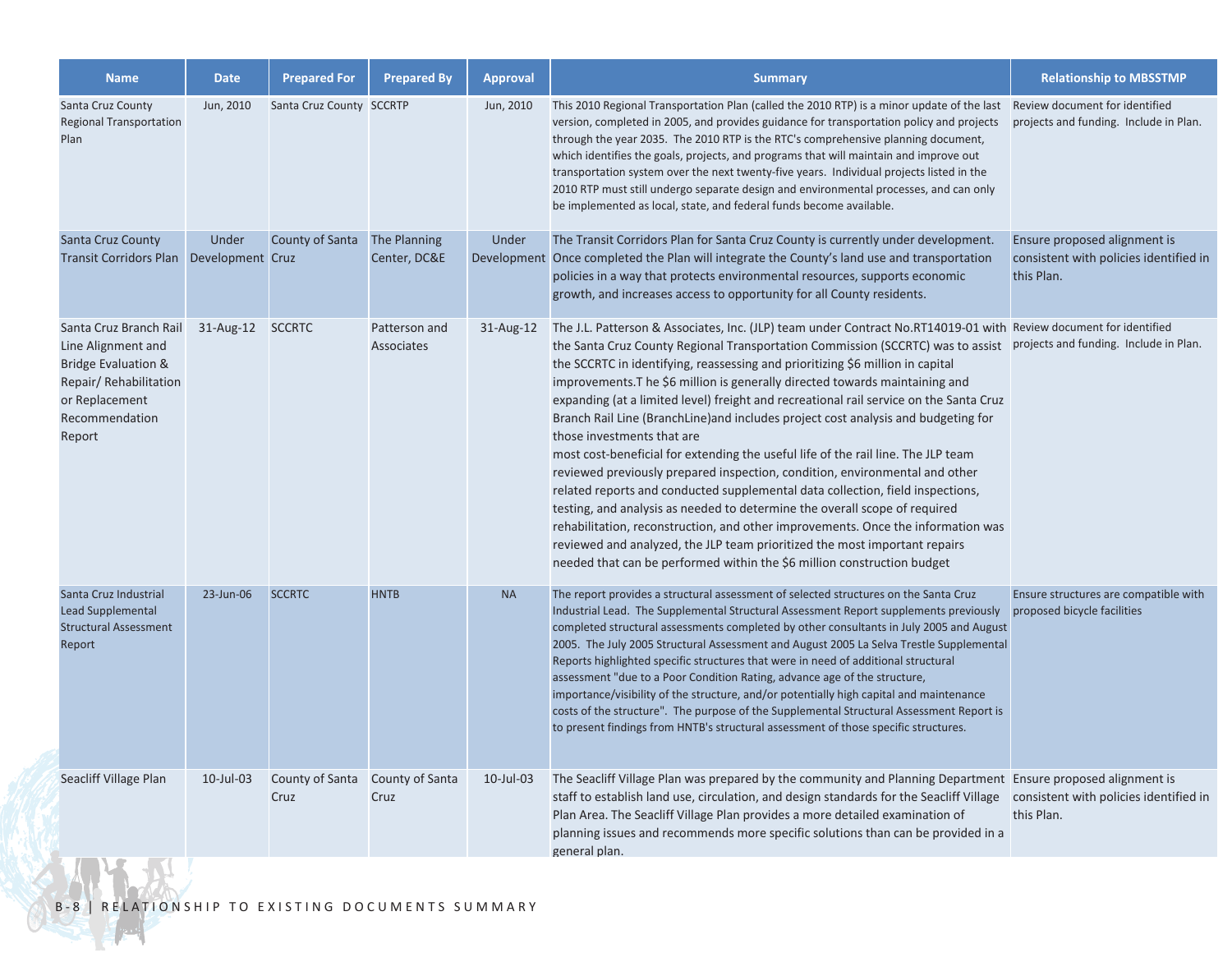| <b>Name</b>                                                                            | <b>Date</b>   | <b>Prepared For</b>            | <b>Prepared By</b>                 | <b>Approval</b> | <b>Summary</b>                                                                                                                                                                                                                                                                                                                                                                                                                                                                                                                                                                                                                                                                                                                                                                                                                                                                                                                                     | <b>Relationship to MBSSTMP</b>                                                                      |
|----------------------------------------------------------------------------------------|---------------|--------------------------------|------------------------------------|-----------------|----------------------------------------------------------------------------------------------------------------------------------------------------------------------------------------------------------------------------------------------------------------------------------------------------------------------------------------------------------------------------------------------------------------------------------------------------------------------------------------------------------------------------------------------------------------------------------------------------------------------------------------------------------------------------------------------------------------------------------------------------------------------------------------------------------------------------------------------------------------------------------------------------------------------------------------------------|-----------------------------------------------------------------------------------------------------|
| The Forest of Nisene<br><b>Marks State Park</b><br><b>General Plan</b>                 | Jul, 2005     | California State<br>Parks      | California State<br>Parks          | Jul, 2005       | The General Plan for The Forest of Nisene Marks State Park provides a vision for<br>the park. Although broad in scope, the plan does identify and analyze park<br>resources in order to provide an assessment of potential environmental impacts as this Plan.<br>a result of the plan's implementation. In order to do so, the plan recommends the<br>development of a comprehensive trails plan, and a resource management plan<br>that will guide future needs. These guidelines propose improvements for land use<br>compatibility, the nature and location of possible future developments, possible<br>acquisition, and other specific actions.                                                                                                                                                                                                                                                                                              | Ensure proposed alignment is<br>consistent with policies identified in                              |
| University of California,<br>Santa Cruz 2008 Bicycle<br>Plan                           | <b>Nov-08</b> | <b>UCSC</b>                    | <b>UCSC</b>                        | <b>Nov-08</b>   | The purpose of the UCSC 2008 Bicycle Plan is to serve as a guide for improving bicycling<br>conditions and continue to encourage and support bicycling as a sustainable<br>transportation mode on, to and from the UC Santa Cruz campus. As such, this document<br>describes the existing policies and facilities related to bicycling in the campus context, and<br>it includes a list of projects and programs intended to improve bicycling as a viable<br>commute mode in the future. The plan complies with the requirements and guidelines<br>articulated in Section 891.2 of the California Streets and Highways Code. By complying<br>with this element of the vehicle code, the plan meets the requirements of the Bicycle<br>Transportation Account (BTA), a Caltrans funding source for bicycle improvements<br>projects. The plan is not intended to serve as a standards manual for design and<br>construction of bicycle facilities. | Ensure alignment includes a spur to<br>connect to these facilities.                                 |
| University of<br>California, Santa Cruz<br>Long-Range<br>Development Plan<br>2005-2020 |               | <b>UCSC</b>                    | <b>UCSC</b>                        |                 | Similar to the 1963 founding plan for the campus and subsequent UCSC LRDPs, the<br>2005 LRDP identifies the need to extend development to the north to meet the<br>academic, research, and housing needs of the campus as it matures. The plan<br>balancesdevelopment opportunity with conservation of natural resources and<br>open space by clustering new potential development areas and recognizing that<br>additional density can be added to existing developed areas. The LRDP also<br>identifies circulation patterns and improvements.                                                                                                                                                                                                                                                                                                                                                                                                   | Ensure proposed alignment is<br>consistent with policies and facilities<br>identified in this Plan. |
| Watsonville VISTA 2030<br><b>General Plan Circulation</b><br>Element                   | Oct, 2012     | City of Watsonville Calthorpe, | Catalyst, TIP, RBF,<br>Kimley-Horn |                 | Circulation element policies are consistent with Watsonville bicycle plan and county RTP<br>policies.                                                                                                                                                                                                                                                                                                                                                                                                                                                                                                                                                                                                                                                                                                                                                                                                                                              | Use Watsonville bicycle plan, County<br>General Plan, and RTP                                       |
| <b>Wilder Ranch State</b><br><b>Park General Plan</b>                                  | Mar, 1980     | California State<br>Parks      | California State<br><b>Parks</b>   | Mar, 1980       | The Wilder Ranch State Park General Plan recognizes the potential of Wilder Ranch Ensure proposed alignment is<br>State Park to help meet California's critical recreation demands. At the same time,<br>it provides for the preservation of those natural and cultrual resources that are of<br>special significance and for the proper protection of all resources.                                                                                                                                                                                                                                                                                                                                                                                                                                                                                                                                                                              | consistent with policies identified in<br>this Plan.                                                |